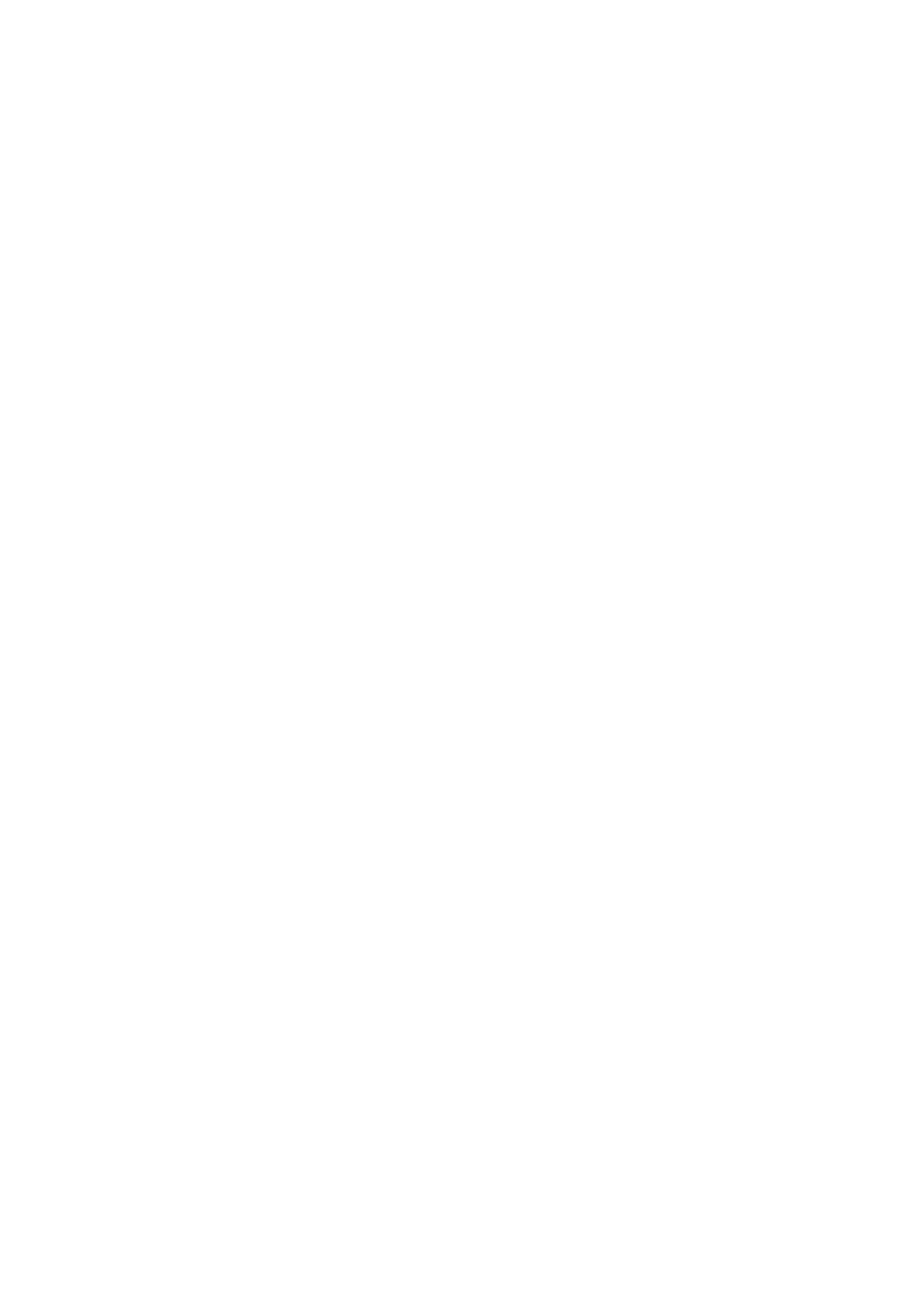The chest X ray PA views was normal. The serology was non-reactive. The CT-Abdomen was normal. The MRI-Abdomen showed a 1 cm Urachal Cyst.

**The final pre-op diagnosis was:** Acute Appendicitis and Remnant Urachal Cyst Laparoscopic Urachal cyst excision and Appendectomy was done and sent for Histopathological examination. Preoperatively, the appendix appeared grossly unremarkable.

**Histopathology Study showed:** Urachal cyst excised specimen showed a cyst lined by transitional epithelium (Figure1).



# **Figure 1: Haematoxylin and eosin stained section (10Xx4X) showing urachal cyst lined by transitional epithelium.**

Appendicectomy specimen showed a Goblet Cell Carcinoid. Grossly, the appendix appeared shrivelled up with a yellowish tip measuring 1X1 cm (Figure 2).



## **Figure 2: Gross appearance of the appendix with a yellow tip.**

Three sections were taken one each from the tip; mid and base of the appendix. Tumour was seen at the tip with circumferential involvement. The tumour was composed of nests, trabaculae and cords of atypical cells separated by extra-cellular pools of mucin. The atypical cells showed mild atypia, a vesicular nucleus and "salt and pepper" chromatin and eosinophilic vacuolar cytoplasm. The tumour was seen invading the muscularis layer and extending up to the serosa and was not seen infiltrating the periappendiceal fat. The tumour showed characteristic nesting pattern at the periphery of the tumour. The tumour showed both intra and extra cellular pools of mucin (Figure 3).



#### **Figure 3: Haemaoxylin and eosin stained section (10XX40X) showing intra and extracellular pools of mucin.**

At the periphery of the lesion some desmoplastic was seen. Mitotic Figures 3-4/10 hpf was seen. Paneth cell metaplasia was seen. The immunohistochemistry showed cells to be Chromogranin diffusely positive (Figure 4) and Ki 67 index was 3-4%.



# **Figure 4: Immunohistochemistry with Chromogranin (10XX10X) showing diffuse Chromogranin positivity.**

Thus, the tumour was classified as "Goblet cell carcinoid" Grade II  $pT_3$  since there was no breach of the serosa. Any perineural or vascular invasion or periappendiceal involvement of the appendix by the tumour was not seen as is commonly seen in these tumours [2].